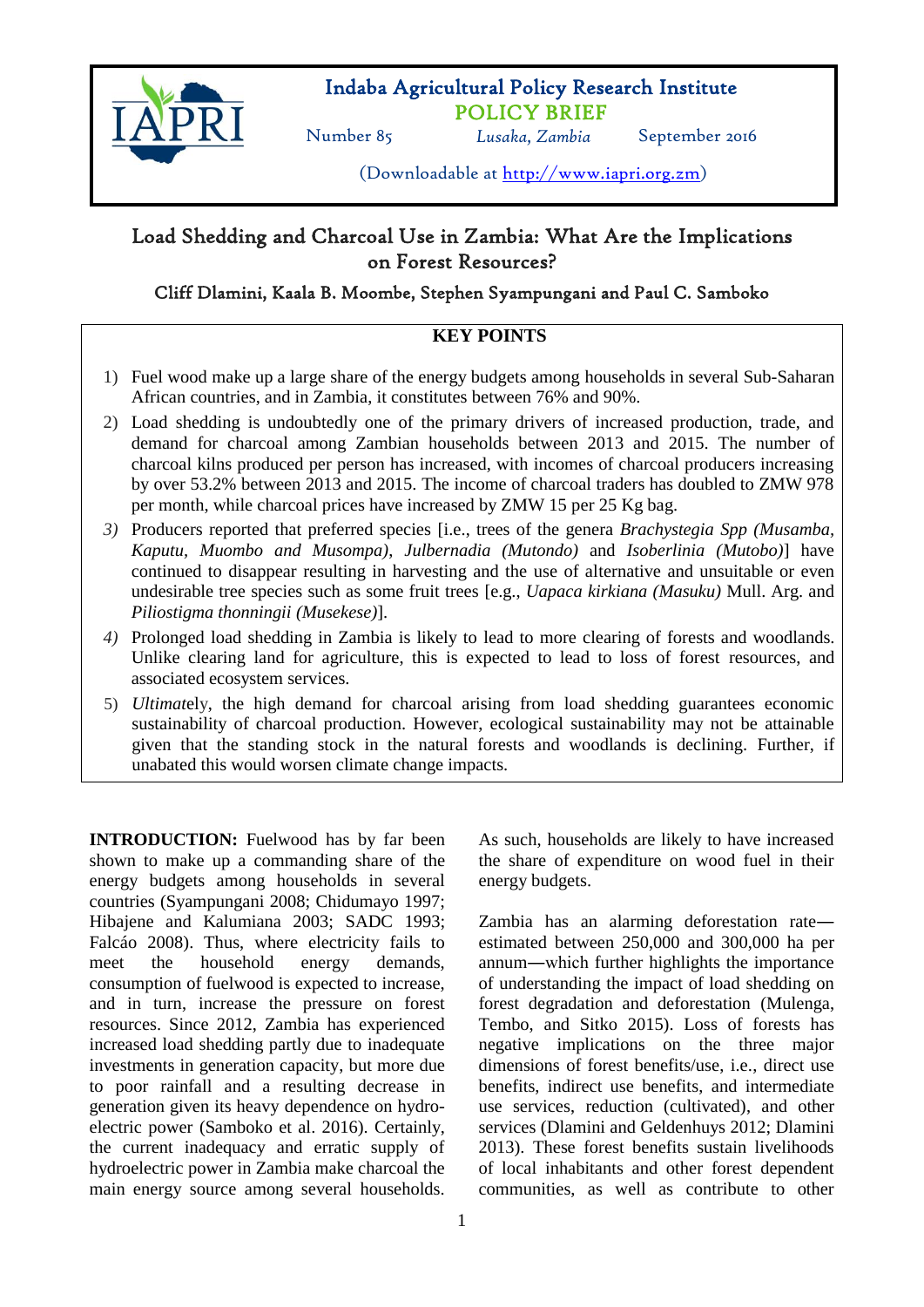ecosystem goods and services. For example, forests are an important source of food and income that contribute to livelihoods and dietary diversity for rural households (Mofya-Mukuka and Simoloka 2015). Based on the prevailing load shedding and increased demand for charcoal, which have high potential to affect both the biophysical resources and human resources, field research was commissioned through rapid surveys with the following specific objectives:

- 1. to establish the potential trends in charcoal demand and supply as well as range of prices between 2013 and 2015 (before and after load shedding crisis soared);
- 2. to estimate the cutover area and calculate the number of charcoal bags produced;
- 3. to determine the state of natural regeneration and species distribution and composition in charcoal abandoned areas.
- 4. to identify key issues and refine policy recommendations to address the potential negative impacts of load shedding on charcoal production and trade and forest ecosystems in order to reconcile economic sustainability with ecological sustainability.

**DATA AND METHODS:** Data were comprehensively captured using two rapid surveys and results from discussion papers by Dlamini et al. 2016a and Dlamini et al. 2016b: (i) the socio-economics of charcoal production and trade and its implications for forest ecosystems in the prevailing load shedding in Zambia (Dlamini et al. 2016a); and (ii) ecological impacts of charcoal production on plant species diversity and forest landscape in the selected Zambian Miombo woodlands (Dlamini et al. 2016a). The report mainly seeks to highlight the potential implications of load shedding rather than the actual impacts, which would be addressed in a separate study.

#### **KEY FINDINGS:**

**Load Shedding, Charcoal Production, and Demand:** Load shedding has resulted in increased demand and production for charcoal in Zambia. Quantities of charcoal consumed have soared (Figure 1). The number of charcoal kilns produced per person has increased from 2.9 in 2013 to 4 in 2015.

**Charcoal Prices, Income, and Expenditures:**  There has been a steady rise in the charcoal producer prices from 2013 to 2015 (Figure 2).

Likewise, Charcoal wholesale and retail prices are soaring (Table 1). While consumer charcoal monthly expenditure has escalated by 65% between 2013 and 2015. The increased demand and supply of charcoal is also reflected in the trends in the transportation modes. Trucks are the most widely used transport as compared to others (See Figure 3).

**Figure 1**. **Quantities of Charcoal Consumed (2013-2015)**



Source: Dlamini et al. 2016a.

**Figure 2. Charcoal Producer Prices (2013- 2015)** 



Source: Dlamini et al. 2016a.

**Figure 3. Transportation Modes Used in Charcoal Trade**



Source: Dlamini et al. 2016a.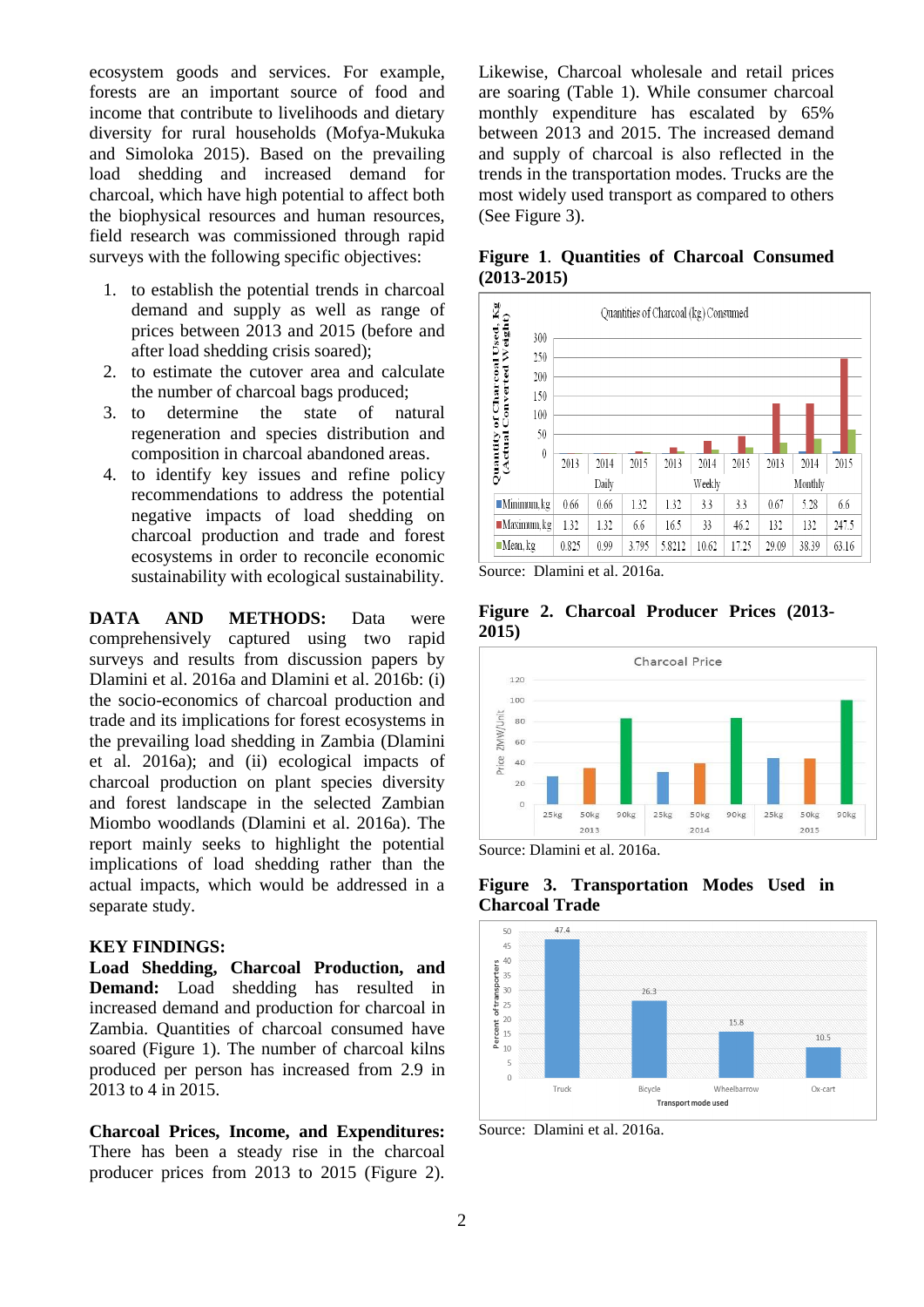|                               |         | Size of   | Year           |       |                |       |                |      |
|-------------------------------|---------|-----------|----------------|-------|----------------|-------|----------------|------|
|                               |         | bag       | 2013           |       | 2014           |       | 2015           |      |
|                               |         | (in Kg's) | <b>Nominal</b> | Real  | <b>Nominal</b> | Real  | <b>Nominal</b> | Real |
| Wholesale price<br>(ZMW)      | A       | 25        | 14.3           | 16.9  | 23             | 25.3  | 31.4           | 31.4 |
|                               |         | 50        | 24.1           | 28.6  | 32.3           | 35.5  | 39.5           | 39.5 |
| Retail selling<br>Price (ZMW) | B       | 10        |                |       | 15             | 16.5  | 17.5           | 17.5 |
|                               |         | 25        | 25.8           | 30.7  | 30.6           | 33.7  | 36.2           | 36.2 |
|                               |         | 50        | 34             | 40.4  | 45             | 49.5  | 56.4           | 56.4 |
|                               |         | 90        | 85             | 100.9 | 107.5          | 118.4 | 125            | 125  |
| Retail margin                 | $(b-a)$ | 25        | 11.5           | 13.8  | 7.6            | 8.4   | 4.8            | 4.8  |
|                               |         | 50        | 9.9            | 11.8  | 12.7           | 14.0  | 16.9           | 16.9 |

**Table 1. Trends in Charcoal Wholesale and Retail Prices (2013-2015)**

Source: Dlamini et al. 2016b.

**Figure 4. Cutover Area versus Number of Charcoal Bags Produced**



Source: Dlamini et al. 2016b.

**Status of the Forest in Charcoal Production Sites**: There is a direct correlation between the quantities of charcoal produced and the cutover area (Figure 4). Thus, the likely impact of prolonged load shedding in Zambia is likely to lead to more clearing of forests and woodlands. Unlike clearing land for agriculture, this is expected to lead to losses of forest ecosystem functions and forest ecosystem goods and services. However, it is unlikely to lead to losses in biodiversity because in all abandoned charcoal production sites, at regeneration, the subsequent species diversity represents a full range of species that are reminiscent of the Miombo range Figures 5a to 5c).

**Figure 5a: Rufunsa - Families and their Relative Species (before Load Shedding)**

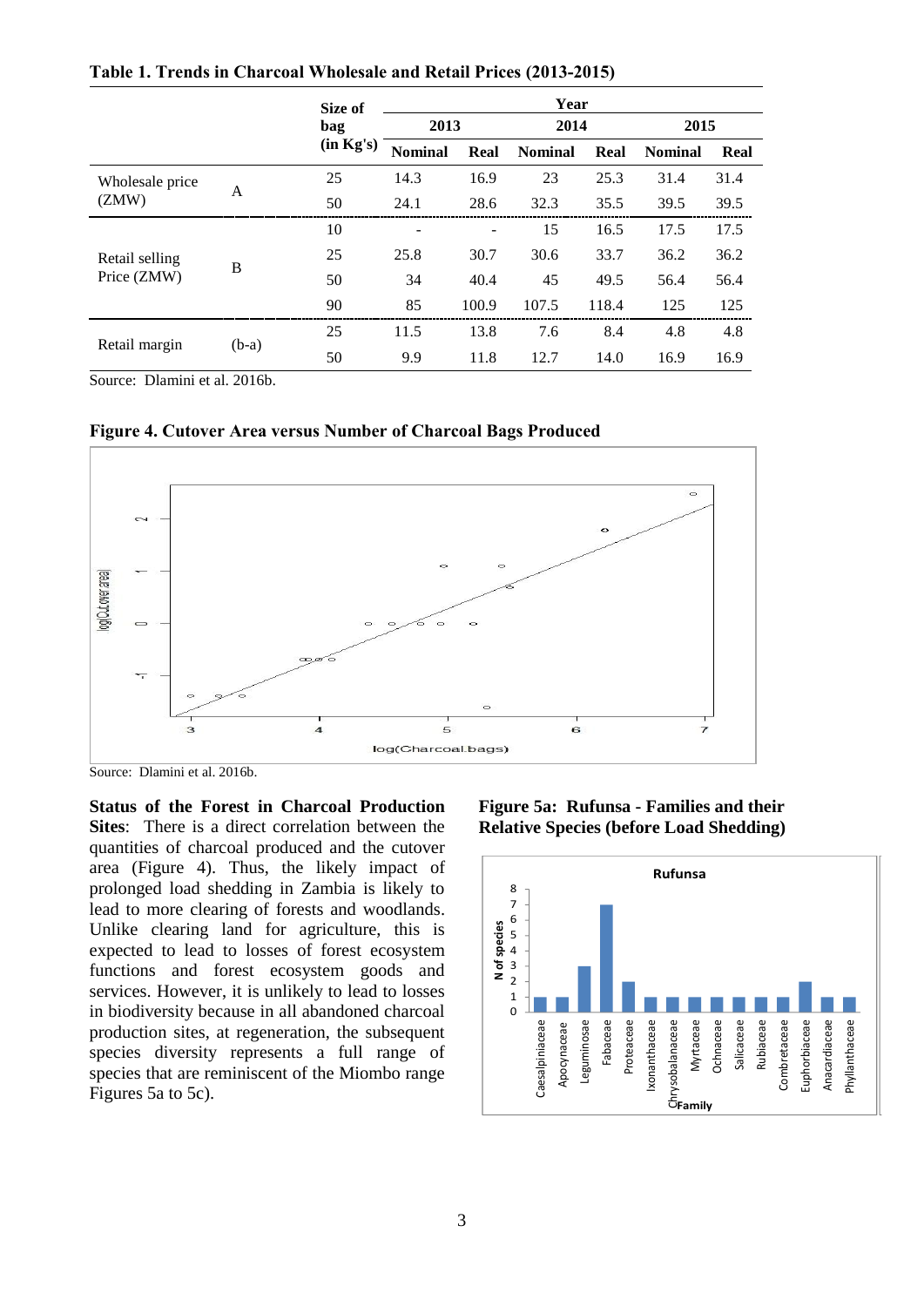Figure 5b. Choma - Families and their<br>Relative-Species-(before-Load-Shedding) **Relative Species (before Load Shedding)** Salicaceae



**Figure 5c: Lufwanyama - Families and Their Relative Species (before Load Shedding)**



Source for Figures 5a-5c: Dlamini et al. 2016b.

#### **CONCLUSIONS/RECOMMENDATIONS:**

There is enough evidence from this study and other previous ones that load shedding working through increased demand for charcoal contributed to: a) increased charcoal production and supply to the markets (commercialization); b) soaring consumer prices for charcoal; c) unsustainable forest resource utilization due to increased tree felling and localized deforestation and forest degradation; and d) loss of forest ecosystems functions and associated ecosystem goods and services.

The current dynamics of the charcoal value chain―especially in light of the prevailing load shedding and high demand (in the markets) for charcoal―indicate that economic sustainability of charcoal production and trade is certainly guaranteed, given the high demand for and supply of charcoal, with rising profit margins especially among those traders selling bigger packages. In the long term, this is likely to affect livelihoods of forest dependent communities and other consumers of timber and non-timber forest goods and services in the country, as indiscriminate tree felling implies loss of forest

biodiversity and ecosystem services. In view of these developments, we propose the following measures for identified issues if the likely effects are to be minimized going forward:

- 1. Government should consider accelerating diversification of Zambia's energy mix, as opposed to over-reliance on hydroelectric power. It should also exploit project finance and public private partnerships in renewable energy investments. This will require that the GRZ work towards de-risking the sector to ensure bankability of electricity generation projects in the energy sector. Further, there will be need to resolve the impasse on electricity tariffs, which is the main economic signal that is likely to further trigger investments. The researchers also propose that government should promote and support initiatives for energy efficient/saving technologies, i.e., energy saving stoves, and others among the small industries (restaurants, lodges, etc.) and households to assist in saving energy countrywide.
- 2. To ensure sustainability in charcoal production, in light of the increasing demand for wood fuel that has been triggered by load shedding, there is a need to understand the dynamics of forest management in the context of sustainable charcoal production and use. As things stand, charcoal production has been shown to stimulate the natural regeneration of Miombo woodlands. This is because charcoal production is a form of forest utilization and if managed properly can contribute towards sustainable livelihoods and rural economy, not only in Zambia, but in many other Miombo ecoregion countries. These observations indicate the need to incorporate charcoal production in forest management programs and the rural economy. Charcoal production, if organized properly, could greatly contribute to the gross domestic product of the Zambia.
- 3. The poor law enforcement and lack of compliance has resulted in unregulated charcoal production, transformation of primary forests into secondary forests, and degraded woodlands in the country. This was attributed to inadequate staff, compounded by poor capacities of public forest administrations and low budgets for the Forestry Department. Therefore, it is recommended that the GRZ enhance physical, human, and financial capabilities, to help implementation of the Forest Act No. 4 of 2015, which forms the basis for sustainable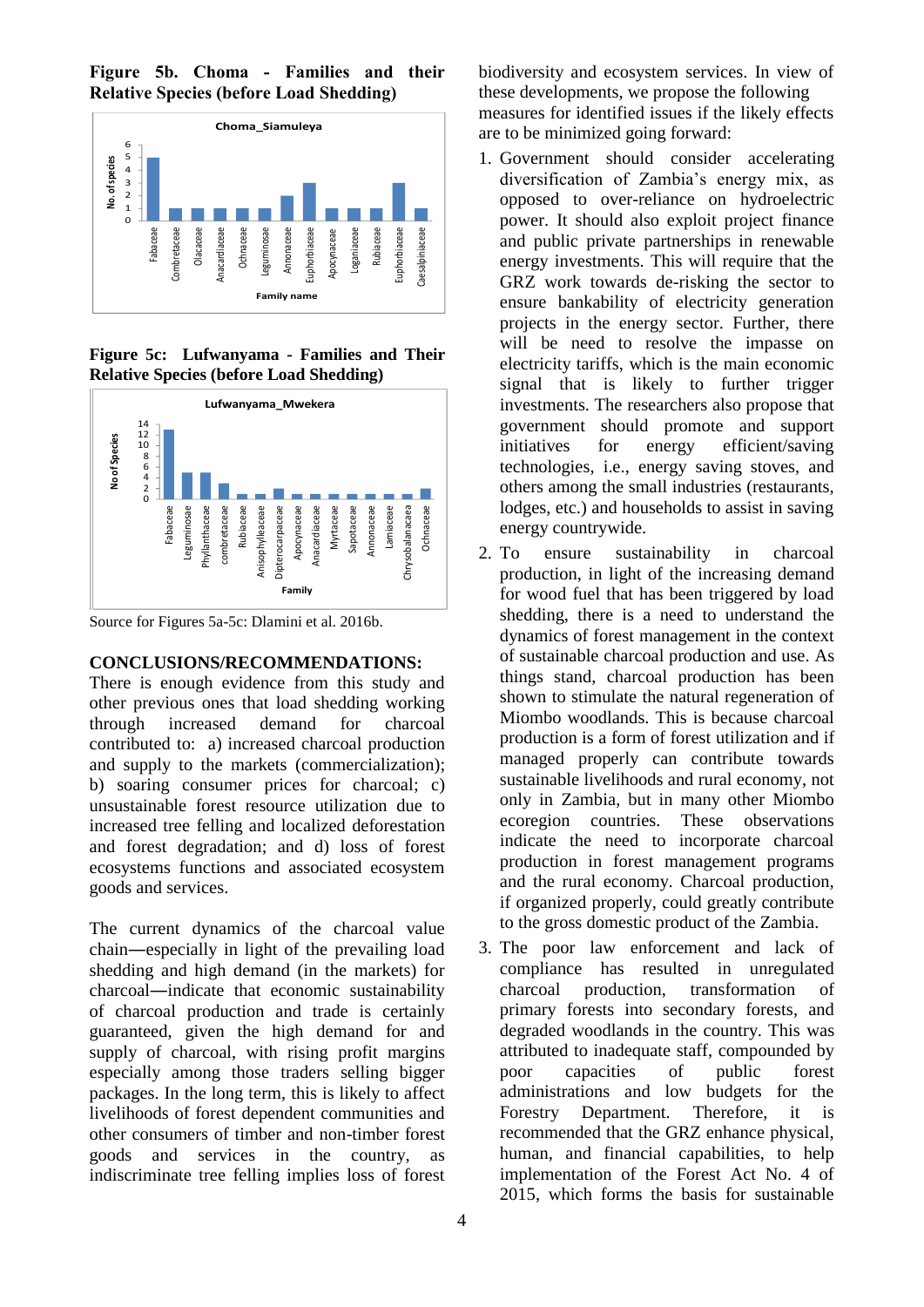natural resource management. In addition, there should be provisions in the legislation for mandatory restoration of areas in which charcoal was formerly produced. Because charcoal producers lack the capacity to comply with policies and legislation, they propose that these be sensitized and trained for them to be self-compliant.

- 4. Given the under appreciation of traditional forest governance, and poor orientation about local-level institutional arrangements relating to charcoal production and penalties for rule breakers, it is critical that public forest administrators collaborate with the traditional/customary natural resource management institutions to help in sustainable natural resource use. This is important as the forestry management systems are embedded within the traditional institutions. Moreover, two-thirds of Zambia's forest area falls under customary land. Government and cooperating partners need to conduct a pilot project of decentralized forest and other national resources management.
- 5. To save energy, there is need to enhance cooperation between local authorities and consumers to increase the adoption and the use of energy saving technologies among consumers.

Finally, this study forms the basis of a systematic study to investigate the implications of load shedding, charcoal use, and associated impacts on the natural forests and woodlands in charcoal abandoned areas in Zambia and, perhaps, in Sub-Sahara Africa. Further studies on the actual contribution of load shedding to charcoal production and forest degradation are urgently needed to provide a basis for meaningful policy interventions.

#### **REFERENCES:**

- Chidumayo, E. N. 1997. *Miombo Ecology and Management: An Introduction.* Stockholm: Stockholm Environment Institute
- Dlamini C.S. 2012. Types of Values and Valuation Methods for Environmental Resources: Highlights of Key Aspects, Concepts, and Approaches in the Economic Valuation of Non-timber Forest Products. *Journal of Horticulture and Forestry* 4.12: 181-189. Available at [http://www.academicjurnals.org/JHF.](http://www.academicjurnals.org/JHF)
- Dlamini, C.S. 2013. A Protocol for Community-based Forest Enterprises: The Case of Non-timber Forest Products. *Journal of Horticulture and Forestry* 5.1: 1-12. Available at [http://www.academicjournals.org/JHF.](http://www.academicjournals.org/JHF)
- Dlamini, C.S. and C.J. Geldenhuys. 2011. Towards a Theoretical Framework for the Sustainable Management of NTFPs in Swaziland: A Review Paper. *Journal of Geography and Regional Planning* 4.15: 715-730.
- Dlamini, C., K. Moombe, S. Syampungani, and P. Samboko. 2016a. The Socio-economics of Charcoal Production and Trade and Its Implications for Forest Ecosystems in the Prevailing Load Shedding in Zambia. Unpublished IAPRI Survey Report. Lusaka: IAPRI.
- Dlamini, C., K. Moombe, S. Syampungani, and P. Samboko. 2016b. Ecological Impacts of Charcoal Production on Plant Species Diversity and Forest Landscape in the Selected Zambian Miombo Woodlands. Unpublished IAPRI Survey Report. Lusaka: IAPRI.
- Falcáo, M.P. 2008. *Charcoal Production and Use in Mozambique, Malawi, Tanzania, and Zambia: Historical Overview, Present Situation, and Outlook.* Retrieved on 19 January, 2016 from [https://energypedia.info/images/b/bb/EN-](https://energypedia.info/images/b/bb/EN-%E2%80%9CCharcoal_production_and_use_in_Mozambique,_MalawEN_i,_Tanzania,_and_Zambia_-_historical_overview,_present_situation_and_outlENook%E2%80%9DFalc%C3%A3o,_M._P..pdf) [%E2%80%9CCharcoal\\_production\\_and\\_use](https://energypedia.info/images/b/bb/EN-%E2%80%9CCharcoal_production_and_use_in_Mozambique,_MalawEN_i,_Tanzania,_and_Zambia_-_historical_overview,_present_situation_and_outlENook%E2%80%9DFalc%C3%A3o,_M._P..pdf) [\\_in\\_Mozambique,\\_MalawEN\\_i,\\_Tanzania,\\_a](https://energypedia.info/images/b/bb/EN-%E2%80%9CCharcoal_production_and_use_in_Mozambique,_MalawEN_i,_Tanzania,_and_Zambia_-_historical_overview,_present_situation_and_outlENook%E2%80%9DFalc%C3%A3o,_M._P..pdf) [nd\\_Zambia\\_](https://energypedia.info/images/b/bb/EN-%E2%80%9CCharcoal_production_and_use_in_Mozambique,_MalawEN_i,_Tanzania,_and_Zambia_-_historical_overview,_present_situation_and_outlENook%E2%80%9DFalc%C3%A3o,_M._P..pdf) historical overview, present situation and [\\_outlENook%E2%80%9DFalc%C3%A3o,\\_](https://energypedia.info/images/b/bb/EN-%E2%80%9CCharcoal_production_and_use_in_Mozambique,_MalawEN_i,_Tanzania,_and_Zambia_-_historical_overview,_present_situation_and_outlENook%E2%80%9DFalc%C3%A3o,_M._P..pdf) M. P..pdf
- Hibajene, S.H. and O.S. Kalumiana. 2003. *Manual for Charcoal Production in Earth Kilns in Zambia.* Ministry of Energy and Water Development. Lusaka: Republic of Zambia. Available at [http://www.mewd.gov.zm/index2.php?option](http://www.mewd.gov.zm/index2.php?option=com_docman&task=doc_view&gid=3&I) [=com\\_docman&task=doc\\_view&gid=3&I](http://www.mewd.gov.zm/index2.php?option=com_docman&task=doc_view&gid=3&I)
- Mofya-Mukuka, R. and A. Simoloka. 2015. *Forest Resources for Rural Household Food and Nutrition Security: The Case of Eastern Province of Zambia* IAPRI Working Paper No. 102. Lusaka: Indaba Agricultural Policy